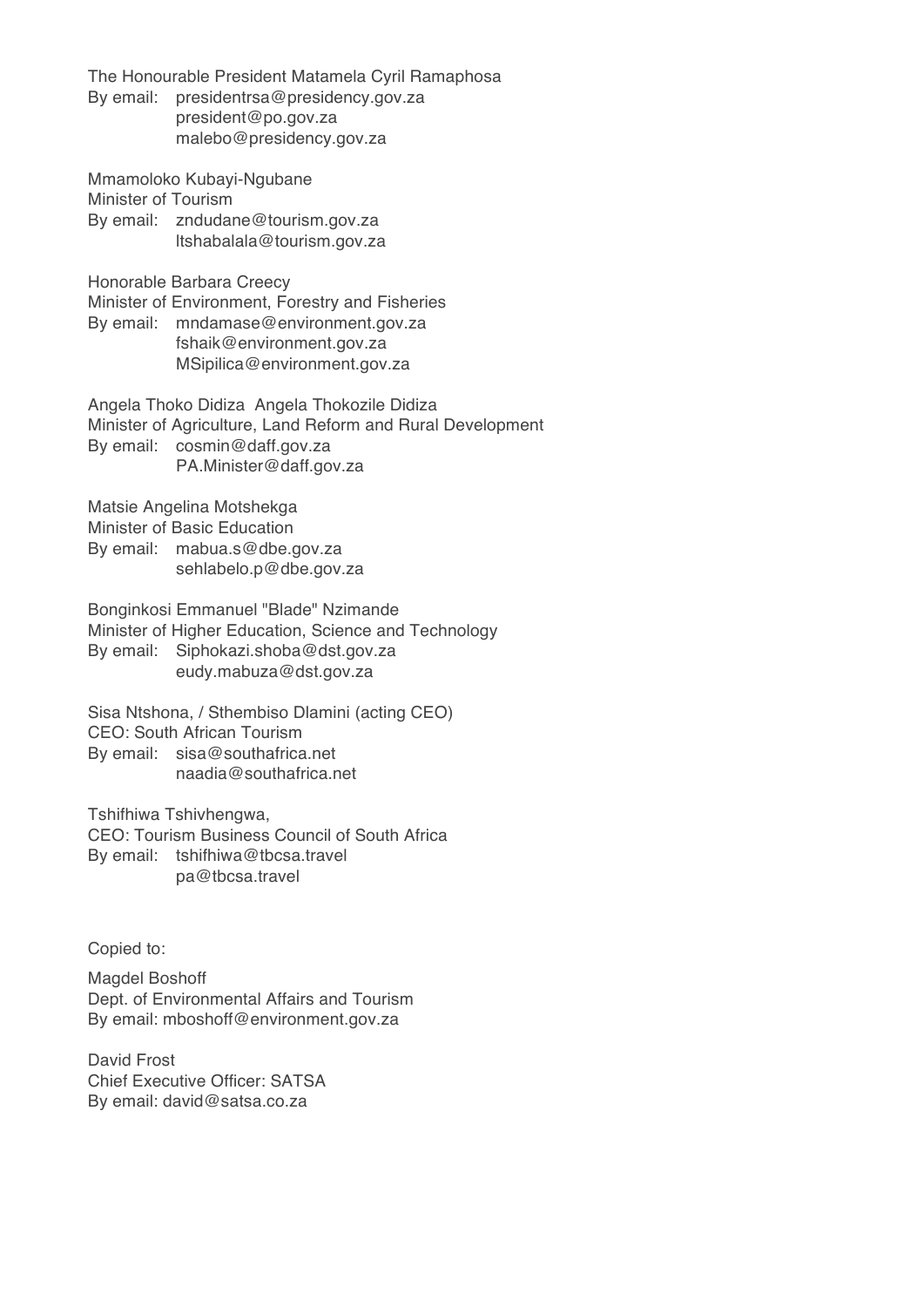# **OPEN LETTER TO REQUEST YOUR REJECTION AND NON-SUPPORT OF THE SATSA "ANIMAL INTERACTION RESEARCH" AND SATSA "GUIDE AND TOOL FOR EVALUATING CAPTIVE WILDLIFE ATTRACTIONS & ACTIVITIES" – LAUNCHED 31 OCTOBER 2019**

Dear President Matamela Cyril Ramaphosa, President of the Republic of South Africa; Honourable Mmamoloko Kubayi-Ngubane, Minister of Tourism; Honourable Barbara Creecy, Minister of Environment, Forestry and Fisheries; Honourable Angela Thoko Didiza, Minister of Agriculture, Land Reform and Rural Development; Honourable Matsie Angelina Motshekga, Minister of Basic Education; Honourable Bonginkosi Emmanuel "Blade" Nzimande, Minister of Higher Education, Science and Technology; Sisa Ntshona/Sthembiso Dlamini, South African Tourism; and Tshifhiwa Tshivhengwa, Tourism Business Council of South Africa.

We, the undersigned citizens, academics, conservationists, veterinarians, zoologists, wildlife owners, wildlife facility owners and tourism industry representatives of South Africa, hereby call on you to take a stand against the content and intended implementation of the above mentioned "research" and "guide & tool" produced by Southern African Tourism Services Association (SATSA) - intended to "guide" both the relevant South African government departments and other authorities such as South African Tourism and the Tourism Business Council of South Africa, the private corporate sector as well as national and international tourist markets and industries (see attached copies of the published SATSA "Guide & Tool" as well as so-called shortened "Tool").

It is with great concern about the future of not only South Africa's wildlife, but Africa's wildlife *in toto* and the conservation and preservation of humanity's biggest gift – our natural heritage – that we address this open letter of concern to you and all other authoritative individuals representing the relevant national government departments and authorities. As South Africans, we are also concerned about misleading, biased and unfair discrimination evident in the said SATSA publications that undermine our constitutional rights to full and equal enjoyment of all rights and freedoms as included in the Bill of Rights of the South African Constitution.

Our URGENT and serious plea to you is to NOT affiliate with nor support, accept and/or adopt the recently launched (31 October 2019) SATSA "Animal Interaction Research" (herein refer to as "SATSA research") and the consequent SATSA "Guide and Tool for Evaluating Captive Wildlife Attractions & Activities" (herein referred to as "GUIDE & TOOL") due to amongst others, the following five important concerns:

- A. The SATSA research does NOT at all comply with the basic standards, norms and elements required for any initiative to be considered an official objective and unbiased authoritative "research project";
- B. The SATSA research process and GUIDE & TOOL proved to be biased with an obvious conflict of interest in its approach, content as well as use of the chosen ethical framework;
- C. Both the SATSA research and GUIDE & TOOL lack animal welfare research and species specific information and are NOT in the best interest of animal welfare, the preservation of species and biodiversity and as such does not contribute to long-term wildlife conservation and preservation;
- D. As South Africans, it does NOT respect, nor acknowledge our constitutional rights, including (but not limited to) the right to equality and freedom of association - including the freedom to associate, connect and interact with other species without falling victim to unfair discrimination;
- E. Most important SATSA's use of and reference to the "Bill of Rights" are misleading, while the GUIDE & TOOL proved to be biased and not in unification with the relevant rights included in the Bill of Rights (Chapter 2) of South Africa's Constitution.
- *\* Please Note: ALL page references refer to the aforementioned 37 page GUIDE & TOOL a copy of which has been attached to this document for your reference.*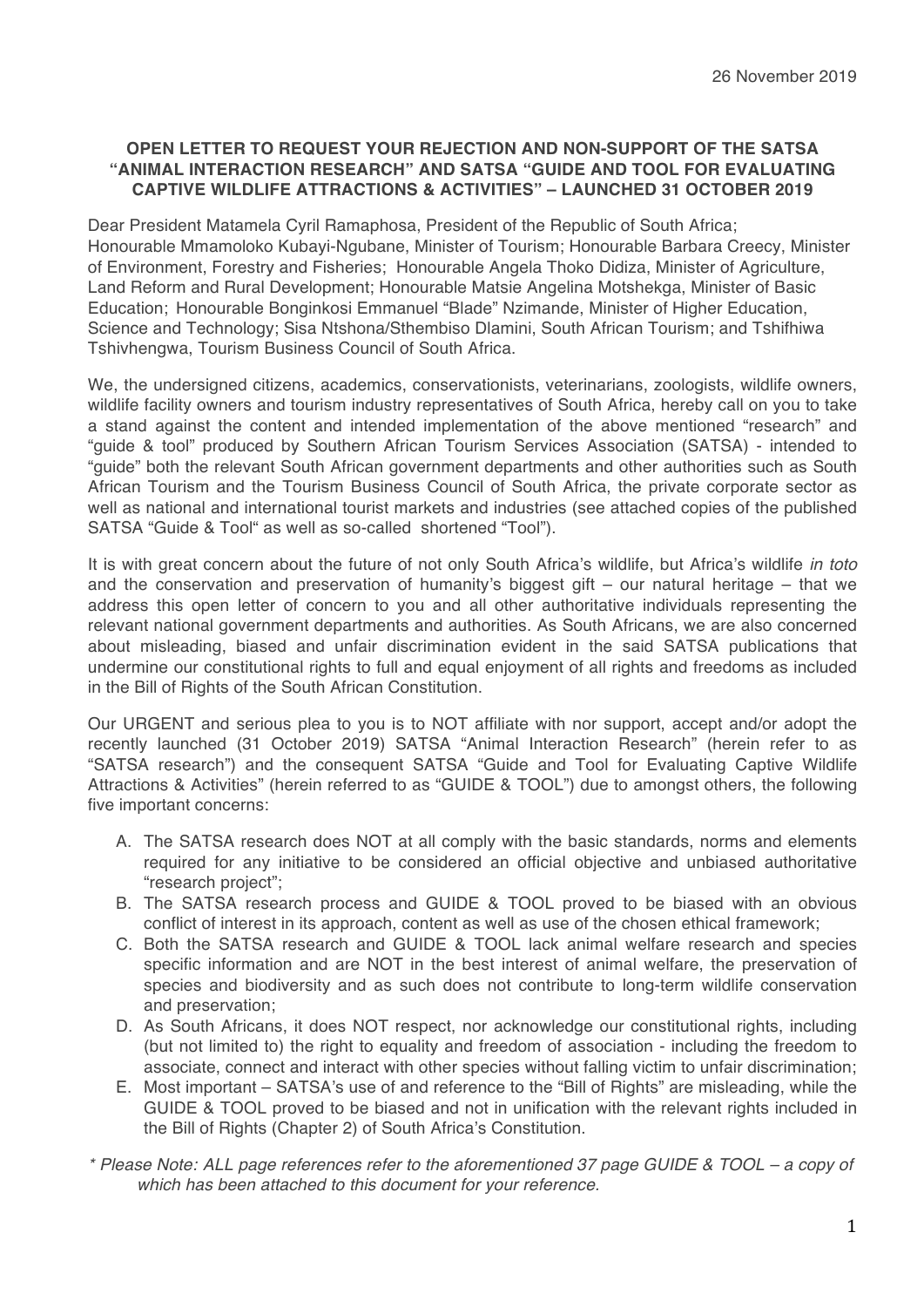As it is not the aim of this letter to detail and reference all relevant research and publications, we will briefly highlight our concerns with reference to the relevant substantiating elements as apparent from the SATSA research and GUIDE & TOOL through the following important questions and answers:

**Question 1:** Does the SATSA "research" on Animal Interaction comply with the basic standards, norms and elements required for a project to be considered an official, objective and unbiased authoritative "research project"?

**Answer: NO** – it lacks amongst others, objective, detailed research methodology; research data; proper interpretation of data; valid conclusion(s) and detailed referencing.

**Question 2:** Was the SATSA "Animal Interaction Research" published as a transparent and detailed research publication as required by any professional research project - clearly indicating the individual researcher(s); valid, objective and reliable research methodology; detailed research results (including sample size & detail); analyzed data, an interpretation of data; conclusion and comprehensive references (including all consultants)?

**Answer: NO** – SATSA only "published" a 37 page online pdf document (the GUIDE & TOOL) containing reference to and an "explanation" of their so-called research "based on broad and deep consultation" and justifying it "as the African way" (see page 4\*) without any of the above mentioned research requirements or No publication(s), detail or information with regard to the consultants/consulted third parties included in SATSA's research, their "broader research, benchmarking and consultation" nor their specific "incorporated contributions" are provided or referenced.

**Please note**: the aforementioned 37 page document is presently not available on the SATSA website anymore, although, during the SATSA launch, it was stated that it will remain available as a more "detailed reference" for the much shortened 7 page "Tool" – copy of latter has also been attached.

SATSA claim that "*Guidelines can only hold water or be useful in this context if they are based on broad and deep consultation – as is the African way*" (page 4\*) – (a) implying that "the African way" does not include nor require (or value?) sound research methodology, data analising, reporting, etc. as required above. If true, (b) the question then arises: Why use the "African way" if SATSA intend to apply the "guidelines" also to the global/international NON-AFRICAN tourist markets that do require, use and value the aforementioned sound research process?

**Question 3:** Are the individuals representing the independent auditors appointed by SATSA and responsible for the SATSA "research" process, TOTALLY independent from SATSA with NO direct association and/or affiliation with any individual, organisation and/or business that will directly benefit from a specific outcome in the final "research" results, published "GUIDE & TOOL" and/or subsequent recommendations by SATSA?

**Answer: NO** – Lee-Ann Bac, one of the two directors representing the independent auditors (BDO) is also a director of Fair Trade Tourism (FTT) – an independent company offering tourism certification and membership with its own published "Criteria & Guidelines for Captive Wildlife" that - similar to the SATSA GUIDE & TOOL - also excludes all captive wildlife facilities offering animal interaction. FTT is also the only South African company referred to and recommended in the SATSA research and GUIDE & TOOL (pages: 10, 37\*).

**Question 4:** Was the "research" process used in developing and compiling the SATSA GUIDE & TOOL, conducted without any conflict of interest – specifically with regard to the independent auditors and individuals involved in determining the "research" methodology, data collection & interpretation as well as in compiling the final results, conclusion and published GUIDE & TOOL?

**Answer: NO** – refer to the above answer (Question 3) as well as the fact that the so-called "research" process was managed by Lee-Ann Bac (BDO and FTT) and the content presented by her during the preceding SATSA workshops was greatly influenced by and reflected the principles, criteria and guidelines already used and promoted by FTT.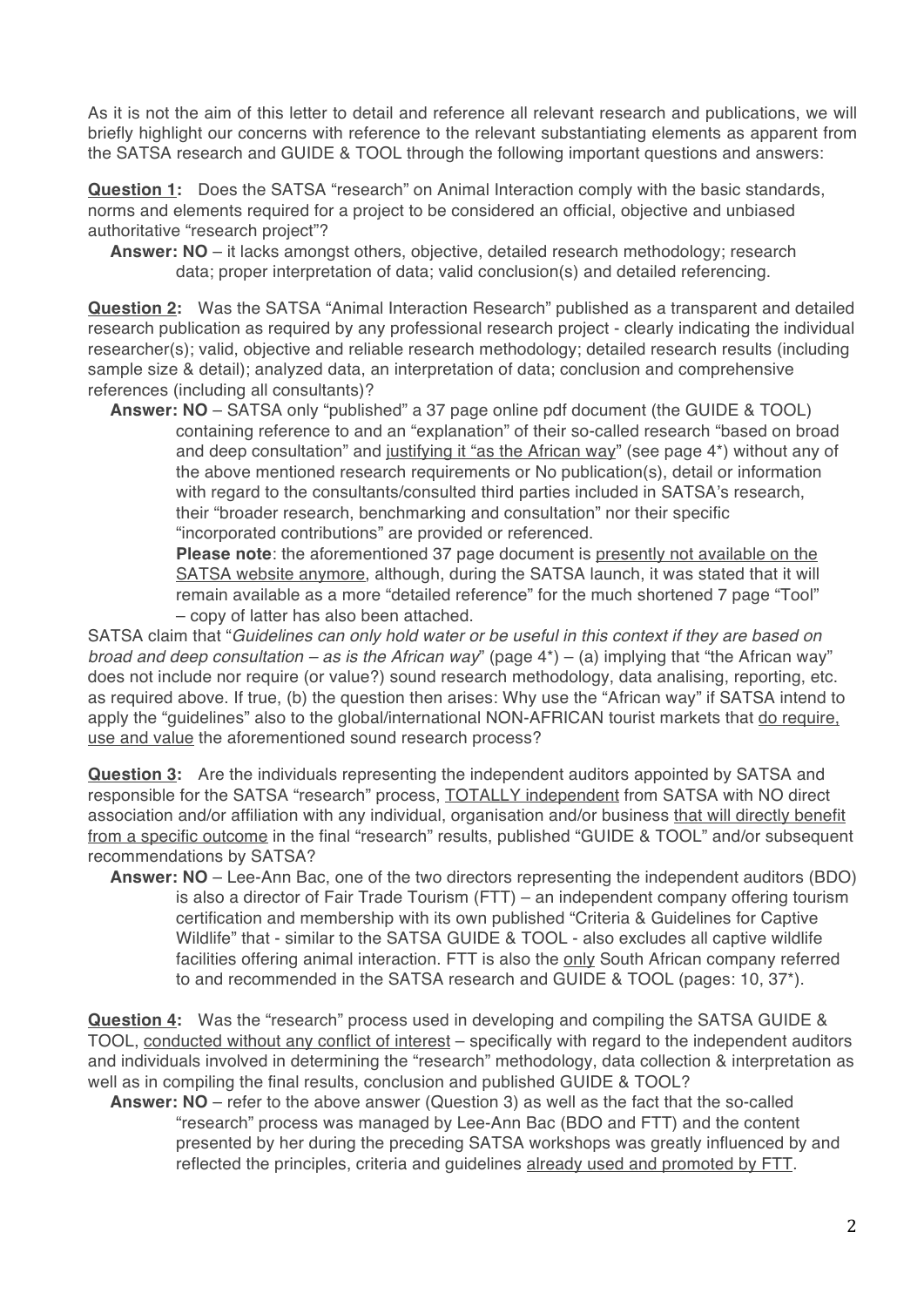**Question 5:** Based on questions 3 & 4 and their respective answers, does the SATSA research truly "reach un-preconceived guidelines" (see page 4\*) as claimed by SATSA in their final GUIDE & TOOL?

## **Answer: NO**

**Question 6:** Was "animal welfare" with regard to captive wildlife and specific wildlife species, examined or researched by SATSA and have these research results been included in the SATSA "Animal Interaction Research" and consequent published GUIDE & TOOL?

**Answer: NO** – to both questions. Although SATSA states that "it is not a guide on animal welfare nor does it provide species-specific information" (page 10\*) and that, according to Principle 9 of the "10 foundation principles" of the GUIDE & TOOL (page 7\*): "detail of specific agendas" such as animal "welfare, species specific concerns, employment, revenue models, etc." must be sacrificed in favour of "utility".

In contradiction, SATSA uses animal welfare concerns to justify various "explanations" in their GUIDE & TOOL when classifying selected tourism activities as "unacceptable" (see pages 20 -24\*). In this regard, it is important to note that examples of SATSA's inconsistent use of its own principles and ethical approach are apparent throughout the GUIDE & TOOL and can be identified on almost every page.

#### **The above approach by SATSA seriously and directly contradicts SATSA's own statement that "the travel industry and tourists are seeking answers to the impact of their choices on animal welfare and conservation**" (see page 5\*).

**Question 7:** SATSA claims that their Research and GUIDE & TOOL are "SATSA's response to a mandate from the industry facing radical movement against "animals in captivity for human enjoyment" (see page 4\*). Based on this, does SATSA include ALL animal groups, species and individual animals "in captivity for human enjoyment"?

**Answer: NO** – SATSA conveniently excludes "domesticated animals such as cats, dogs, horses, donkeys, camels and farm animals, etc." (see page 10\*).

This biased approach is in contradiction to and as such falsifying SATSA's own statement that "*this Guide and the Tool are underpinned by its Integrative Approach to ethics that is rooted in African philosophy. Unlike many other ethical frameworks, the Integrative Approach is an African approach*" (page 15\*) – also see the next question & answer.

**Question 8:** SATSA claims that the "Integrated Animal Ethics Approach" as developed and published by Prof David Bilchitz, forms the ethical framework for their "research" as well as GUIDE & TOOL (see page 14 & 16\*). However, **does SATSA use this chosen "integrated animal ethics approach" in an ethical and unbiased manner to include ALL animal groups, species and individual animals as specified in the original published work by Prof Bilchitz?**

**Answer: NO** – SATSA selectively and unfairly discriminates against various animal groups, species and individual animals to include only a few "chosen" wildlife species (some of which are also classified as agricultural/"farm" animals) in an attempt to support and validate their own agenda, research and GUIDE & TOOL.

Please note, if SATSA wants to use the "Integrated Animal Ethics Approach" (IAEA) as developed and published by Prof David Bilchitz, as their "ethical framework" and justification for their "research" and GUIDE & TOOL, then it MUST be applied to ALL animal groups, species and individual animals equally, thus unbiased as stipulated in the published document by Prof Bilchitz and in which form it has been acknowledged/accepted by the South African Constitutional Court (see page 17\*).

A biased exclusion of different groups, species or individual animals as well as biased distinction between so-called wild and domesticated animals (see Question 7 above) as done by SATSA in their use/application of the "Integrated Animal Ethics Approach", is completely in opposition to the original ethics approach and publication and as such disqualifies SATSA's "ethical approach" as representing the "Integrated Animal Ethics Approach", making it misleading, biased, unethical and unacceptable.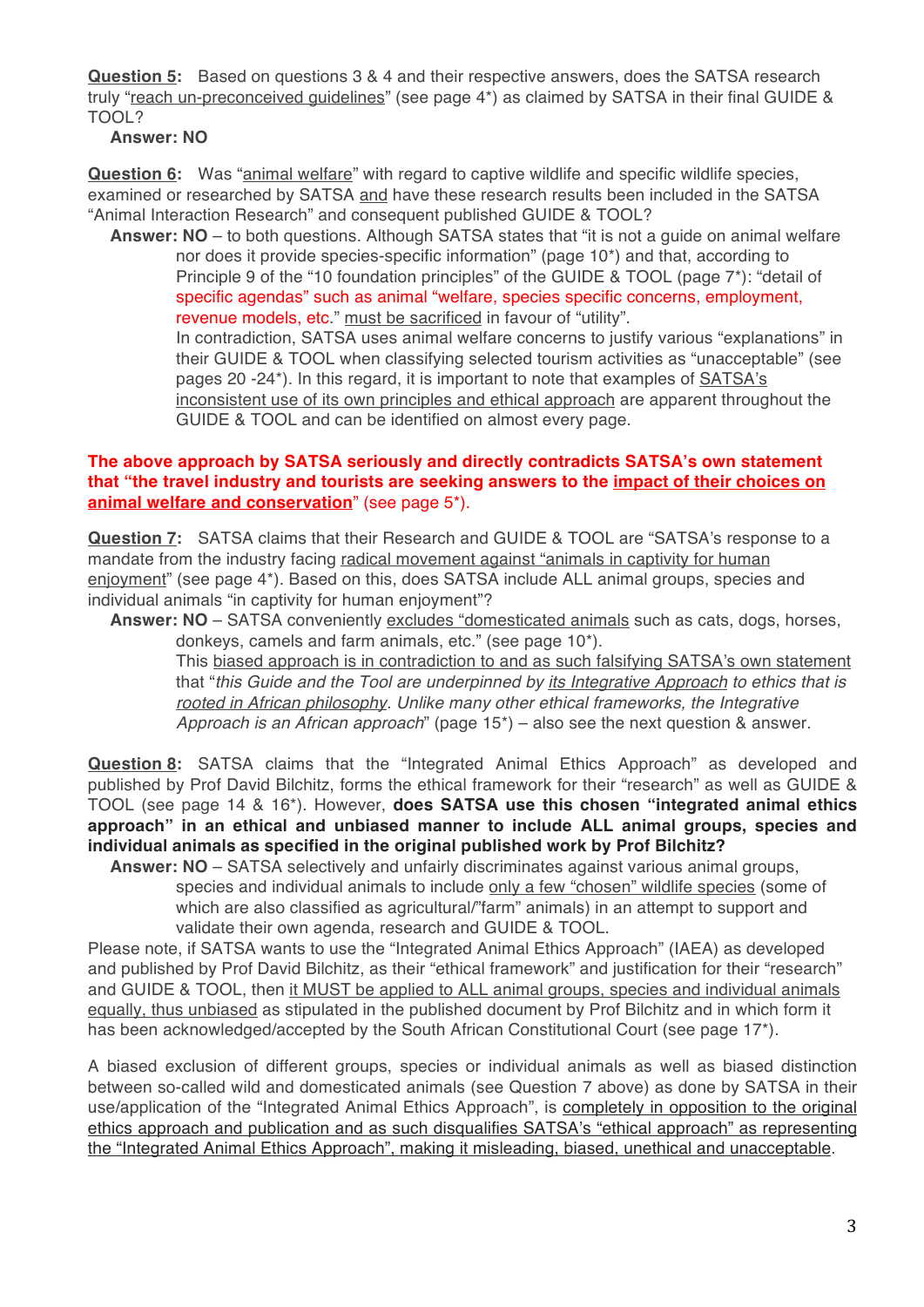SATSA illustrates their own biased and hypocritical use of the "Integrated Animal Ethics Approach" clearly through amongst others, "critical factor 4" in their GUIDE & TOOL (see page 33\*), stating that the worst practice is that "*the animals could be used in canned hunting, trade in body parts and/or animal trade*". However, SATSA conveniently excludes millions of animals (including captive and/or wildlife species) that are daily traded, slaughtered and their body parts sold to tourists as food and/or other "human enjoyment".

In this regard, SATSA's biased approach to both animal welfare and ethics is further emphasized in their contradictory guiding statement of the GUIDE & TOOL, stating that: "*the interests of animals should not be subordinate to the benefits humans derive from their existence*" (see page 14\*).

Based on questions 7 & 8 and their answers, SATSA disqualifies themselves from the right to claim that they have based their research as well as GUIDE & TOOL on the "Integrated Animal Ethics Approach" and, as they claim, that both are as such in unification with "*African philosophy and, in the case of South Africa, with its Bill of Rights*". Consequently, SATSA disqualified their "research" and GUIDE & TOOL as well as its value as a guide and tool to be used/implemented in tourism!

**Question 9:** Does the SATSA research and GUIDE & TOOL recognize and/or acknowledge the instinctive human & non-human need for connection and interaction?

**Answer: YES** – in their recognition of, and inclusion of the African concept "UBUNTU" in their GUIDE & TOOL, used by SATSA as: "*a solid platform for the ethical consideration of the use of animals in tourism experience*" and as "*the starting point here for an African approach*"; SATSA also admits on the page 6\* of the GUIDE & TOOL that "*there is a Bigger (African) Narrative*" that "*tourists themselves seek to experience something "unique", memorable, sensory and experiential*", that "*the human desire to see and potentially interact with and touch animals is not new*" and that "*our understanding of animal sentience and knowledge of animal behaviour has advanced significantly over time*" (page 6\*).

SATSA admits and includes the following definitions of the African "UBUNTU" concept (page 15\*):

- a. "An individual's existence has meaning in the collective, often expressed as "I AM BECAUSE WE ARE"
- b. "Ubuntu imbues humanity with values such as respect, dignity, harmony, empathy, reciprocity and love for others"
- c. "In long-held African traditions, Ubuntu extends to encapsulate an intimate relationship between humans and nature, including animals"
- d. "African philosophy and knowledge systems enshrine the concepts of co-existence, respect, compassion for fellow human beings as well as nature, animals and the environment.
- e. "They call for cohabitation where humans, animals and the environment are continually interconnecting and occupy the world in balance without dominance from any one species"

**Question 10:** Does the SATSA research and GUIDE & TOOL allow any human - animal (non-human) interaction, including tactile interaction and walking with animals?

Answer: NO – SATSA classifies any activity that allows interaction with the specific wildlife species included in the research and GUIDE & TOOL as "UNACCEPTABLE" and "should be avoided". In fact, the FIRST criteria included to distinguish between "acceptable / support" in the SATSA "TOOL" (*i.e.* the attached MUCH shortened/"simplified 7 page "Tool" and presently the ONLY information/"guide & tool" available to the public on the SATSA website – see answer to Question 2 above), clearly states:

"*No animals in tactile interactions/ walking with the public*" SATSA does NOT comment on interaction with any "other" animal group, species or individual animals that they conveniently excluded from the GUIDE & TOOL - also see above **Questions 6 to 9** with their respective answers.

**Question 11:** Based on the specific "research" process, the exclusion of numerous species as well as the exclusion of animal welfare considerations and species-specific information, will the SATSA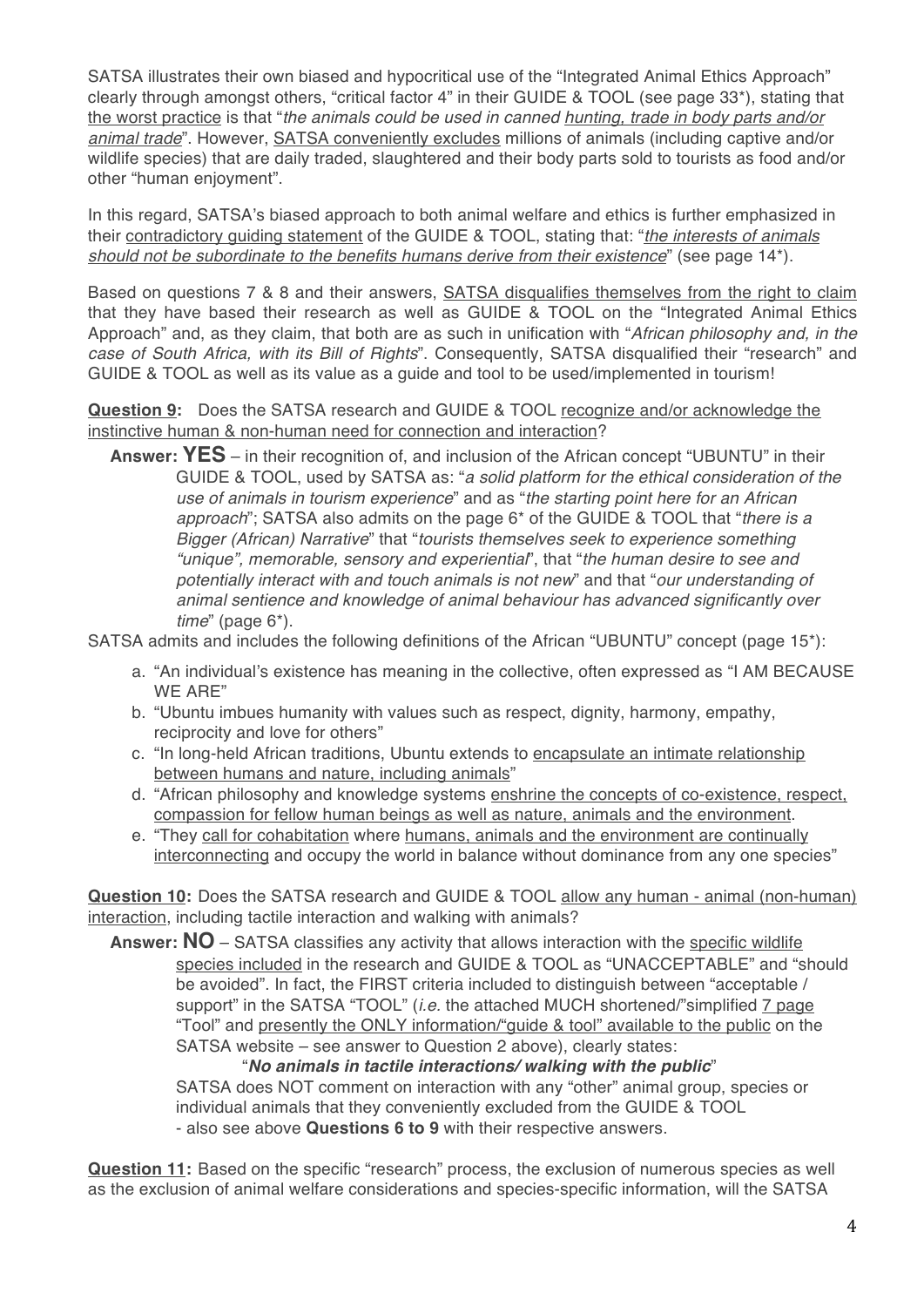GUIDE & TOOL "ensure the long-term conservation of South Africa's wildlife" as claimed by SATSA (see page 17)? **Answer: NO**

**Question 12:** Based on the specific "research" process followed (as illustrated through questions 1 to 10 and their respective answers), is the SATSA GUIDE & TOOL acceptable to be translated into "broadly accepted and practically applicable animal interaction guidelines" as intended by SATSA? **Answer: NO**

**Question 13:** Is the published SATSA GUIDE & TOOL and SATSA's intended use of it, in compliance with the Bill of Rights (Chapter 2) as included in the South African Constitution?

**Answer: NO** – as clearly illustrated in and through the above questions, answers and direct references to the SATSA research and GUIDE & TOOL, including:

Based on questions 7 & 8 and their respective answers, **SATSA** disqualifies themselves from the right to claim that they have based their research as well as GUIDE & TOOL on the "*Integrated Animal Ethics Approach*" and the right to claim and that both are as such in unification with "*African philosophy and, in the case of South Africa, with its Bill of Rights*".

Based on questions 9 & 10 and their respective answers, SATSA illustrated that their use of the cultural valued African concept "UBUNTU" in their GUIDE & TOOL, are misleading as they do not apply it in an honest and unbiased manner as to not cause "unfair discrimination" against anyone, including fellow South African citizens or group as clearly stated in the said Bill of Right's (Chapter 2) of the South African Constitution) and its inclusion of the right to "EQUALITY":

"*Equality includes the full and equal enjoyment of all rights and freedoms. To promote the achievement of equality, legislative and other measures designed to protect or advance persons, or categories of persons, disadvantaged by unfair discrimination may be taken*"

In addition, based on questions 7 & 8 as well as 9 & 10 and their respective answers, it is clearly illustrated that SATSA through its "research" and GUIDE & TOOL *in toto*, including amongst others, its biased "10 Principles" (see **page 7**), "Categorising of Captive Wildlife Attractions" and its intended use to "guide" (page 34) not only the general public, but also government, other authorities and private sector companies (see pages 11, 12, 19, 34) - SATSA **unfair discriminates** against specific groups, individuals and animals, thus affecting, amongst others, the following constitutional rights:

"the right to equality - the right to full and equal enjoyment of all rights and freedoms" "the right to freedom of association"

"the right to freedom of conscience, religion, thought, belief and opinion"

"the right to freedom of trade, occupation and profession"

"the right to academic freedom and freedom of scientific research"

"the right to have the environment protected, for the benefit of present and future

generations, through reasonable legislative and other measures that—

- (i) prevent pollution and ecological degradation;
- (ii) promote conservation; and
- (iii) secure ecologically sustainable development and use of natural resources while promoting justifiable economic and social development"

**Question 14:** Based on the aforementioned questions and answers, should the published SATSA "GUIDE & TOOL" be supported and accepted as "high-level suggestions of key areas for legislative intervention and regulation" (see page 34) as intended by SATSA?

# **Answer: NO**

**Question 15:** Based on the aforementioned questions and answers, will it be acceptable that the SATSA research findings are translated into broadly accepted and practically applicable animal interaction guidelines by South African Tourism, the Tourism Business Council of South Africa, National Department of Tourism and the Department of Environment, Forestry & Fisheries (page 34) as intended by SATSA?

**Answer: NO**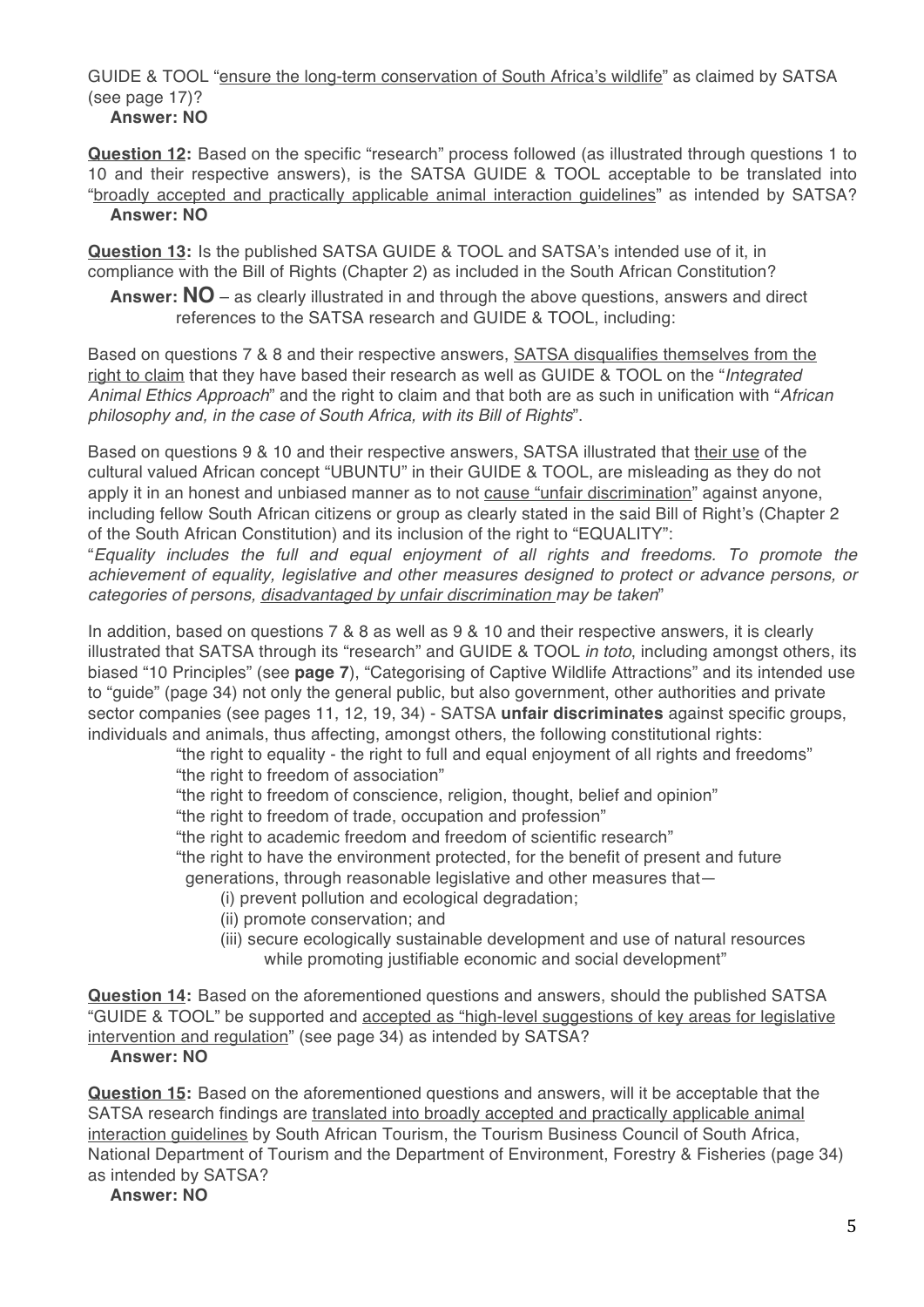# **IN CONCLUSION**

The Animal Interaction Research process followed by SATSA does NOT comply with the basic required standards, norms and elements to validate and accept it as an authoritative research study.

**SATSA also clearly illustrated their non-commitment and non-compliance to their own chosen "Integrated Animal Ethics Approach"** that they claim forms the framework of their "Animal Interaction Research" and "Guide & Tool for Evaluating Captive Wildlife Attractions and Activities".

In addition, **SATSA's use of the "African philosophy and the concept of Ubuntu"** to substantiate their "ethical considerations" and so-called "African approach to an African situation" proved to be biased and misleading.

Consequently, SATSA disqualifies themselves from the right to claim that they have based their Animal Interaction Research as well as Guide & Tool for Evaluating Captive Wildlife Attractions and Activities (including their "shortened 7 page "Tool") on the "*Integrated Animal Ethics Approach*" and that both are as such in unification with "*African philosophy and, in the case of South Africa, with its Bill of Rights*".

SATSA has also clearly demonstrated their "unfair discrimination" against specific groups and individuals, both human and non-human, negatively affecting various of their rights included in the Bill of Rights (Chapter 2) of the South African Constitution.

It can only be concluded that SATSA's "ethical approach" and their application of it are devoid of any meaning and value whatsoever and all statements and/or referencing to it is a complete fallacy and MUST NOT be considered nor accepted at all, including (but not limited to):

- SATSA's "10 Principles" forming the foundation to the GUIDE & TOOL (page 7\*);
- SATSA's "Line in the Sand" (page 12\*);
- SATSA's use of "UBUNTU" as platform for their "ethical considerations" (page 15\*);
- SATSA's application of the "Integrated Animal Ethics Approach"(pages 18 -34\*)
- SATSA's intended "Wrap Up. Way Forward" vison for their GUIDE & TOOL (page 34)
- SATSA's seven (7) page online "TOOL" *in toto*
- SATSA's "Guide & Tool for Evaluating Captive Wildlife Attractions and Activities" *in toto*

Solutions to South Africa's dire need for economic development, better livelihoods, including employment cannot be to the short-term advantage of one group/association/industry but at the expense of several others. They must be inclusive, fair and beneficial to all who live in South Africa; rather than only favouring one sector of "big business". In terms of our Constitution, we are all entitled to dignified livelihoods and the ability to realise our potential.

Our country cannot allow short-termism and irresponsible discrimination to override long-term impacts on the conservation of biodiversity, species survival and ultimately the livelihoods and quality of life of all our people.

We, the undersigned concerned citizens, conservationists, veterinarians, wildlife owners, wildlife facility owners and tourism industry representatives of South Africa, hereby humbly request your urgent and serious consideration of the above information and our request to not affiliate with, support and/or adopt the SATSA "Animal Interaction Research" as well as "Guide and Tool for Evaluating Captive Wildlife Attractions and Activities" and in doing so validate its content and intend.

# Yours sincerely,

Concerned citizens, academics, conservationists, veterinarians, zoologists, wildlife owners, wildlife facility owners and tourism industry representatives hereby signed below Group email: captivewildlife@gmail.com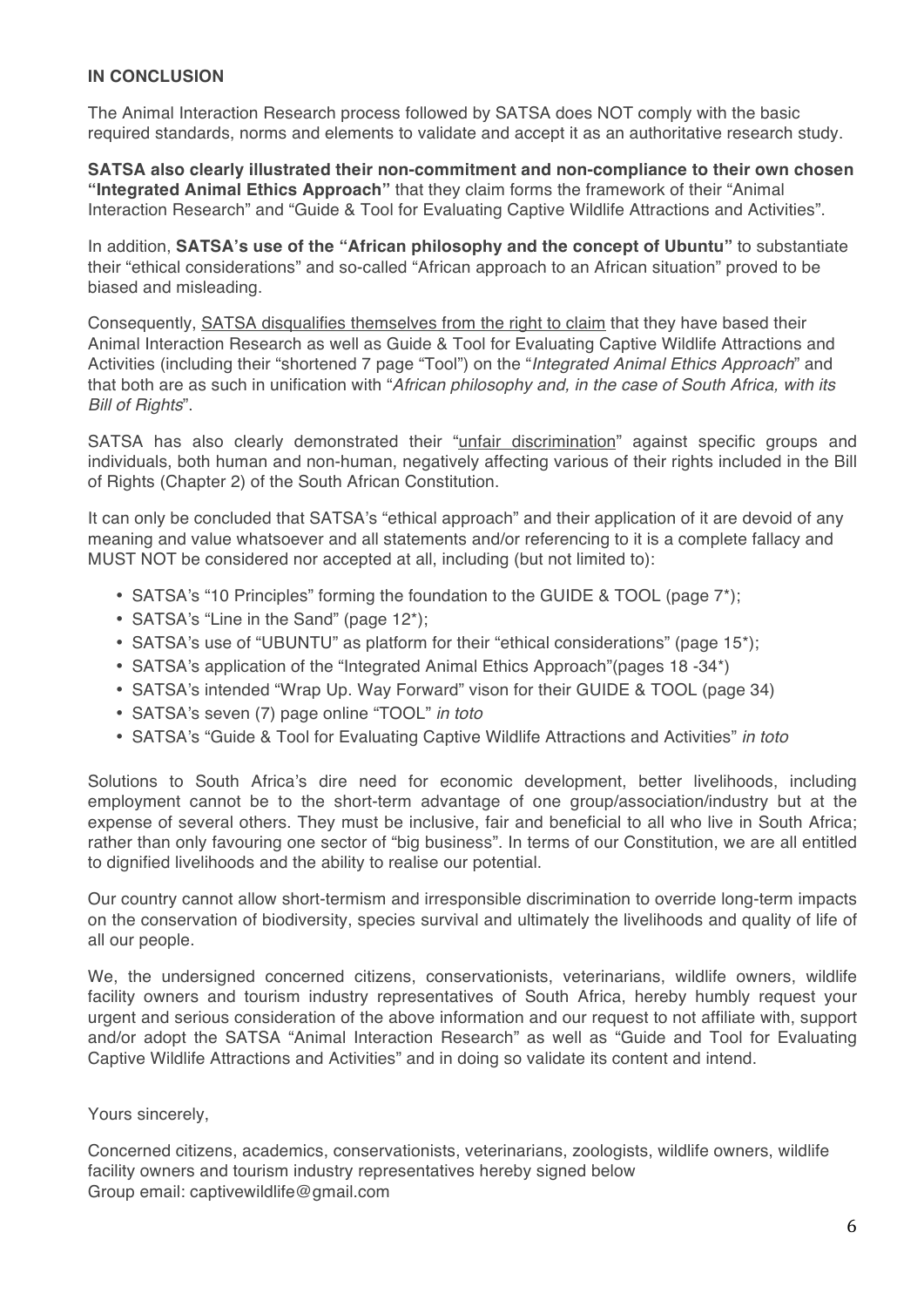Signed and supported by:

| W MKWANAZI          | A LEWIS-HARDING    | <b>WA PRINSLOO</b>   |
|---------------------|--------------------|----------------------|
| P GROBLER           | E SETLHALOGILE     | <b>B NTSAMAI</b>     |
| G GOMA              | <b>G MUSI</b>      | <b>J THERON</b>      |
| <b>G MOTSOENENG</b> | J MVULA            | <b>T SEGALE</b>      |
| <b>M MALAN</b>      | <b>M MFENGU</b>    | <b>WO JACOBS</b>     |
| <b>J MAZHETESE</b>  | O GININDZA         | <b>G JACOBS</b>      |
| W POTGIETER         | P LETSOALO         | J KILZER             |
| <b>F JOUBERT</b>    | P MTHIMKULU        | A KILZER             |
| MJ GRUNDLINGH       | <b>R MILANZI</b>   | <b>M MENGE</b>       |
| <b>V CHRISTIE</b>   | C KGOSIMORE        | <b>TC CHRISTIE</b>   |
| <b>CF CHRISTIE</b>  | <b>E MAZHETESE</b> | D WOOD               |
| <b>WF JACOBS</b>    | <b>G MVULA</b>     | E KHUNOU             |
| W P JACOBS          | R CHIUMIA          | <b>S VERWEY</b>      |
| <b>B LUONG</b>      | A SANADI           | <b>J BLITENTHALL</b> |
| <b>RLUONG</b>       | <b>M SANADI</b>    | <b>M VAN STADEN</b>  |
| M GRUNDLINGH        | J ZIKHALI          | <b>T SEKHU</b>       |
| J GOEMAN            | <b>S MUMBA</b>     | A JOUBERT            |
| <b>W GOEMAN</b>     | T MAKOVERE         | C SETLHALOGILE       |
| R MAHUMA            | A TIMOTE           | <b>C MORAKE</b>      |
| <b>M MARAVIRE</b>   | <b>B TIMOTE</b>    | <b>LIKAKONO</b>      |
| <b>W BOTHA</b>      | A OLDEWAGE         | <b>G ZIBULAWA</b>    |
| <b>B MOKHINE</b>    | A KOTZE            | S MAKGOPA            |
| <b>J MARAIS</b>     | <b>CJ WOOD</b>     | L CHAULA             |
| <b>K DUTOIT</b>     | <b>W CHUTU</b>     | <b>R MACHURI</b>     |
| A MALAN             | P KEKANA           | <b>J MBEWE</b>       |
| <b>B PRINSLOO</b>   | <b>K THAGE</b>     | P MOTAKE             |
| <b>D SMITH</b>      | N SOOPA            | <b>C MWELASE</b>     |
| <b>J MENGE</b>      | <b>I MOKOBANE</b>  | N MMACHELE           |
| R BOTHA             | L NTSOLE           | E MABOKA             |
| AC LA COCK          | <b>K LEGOALE</b>   | A MOROPA             |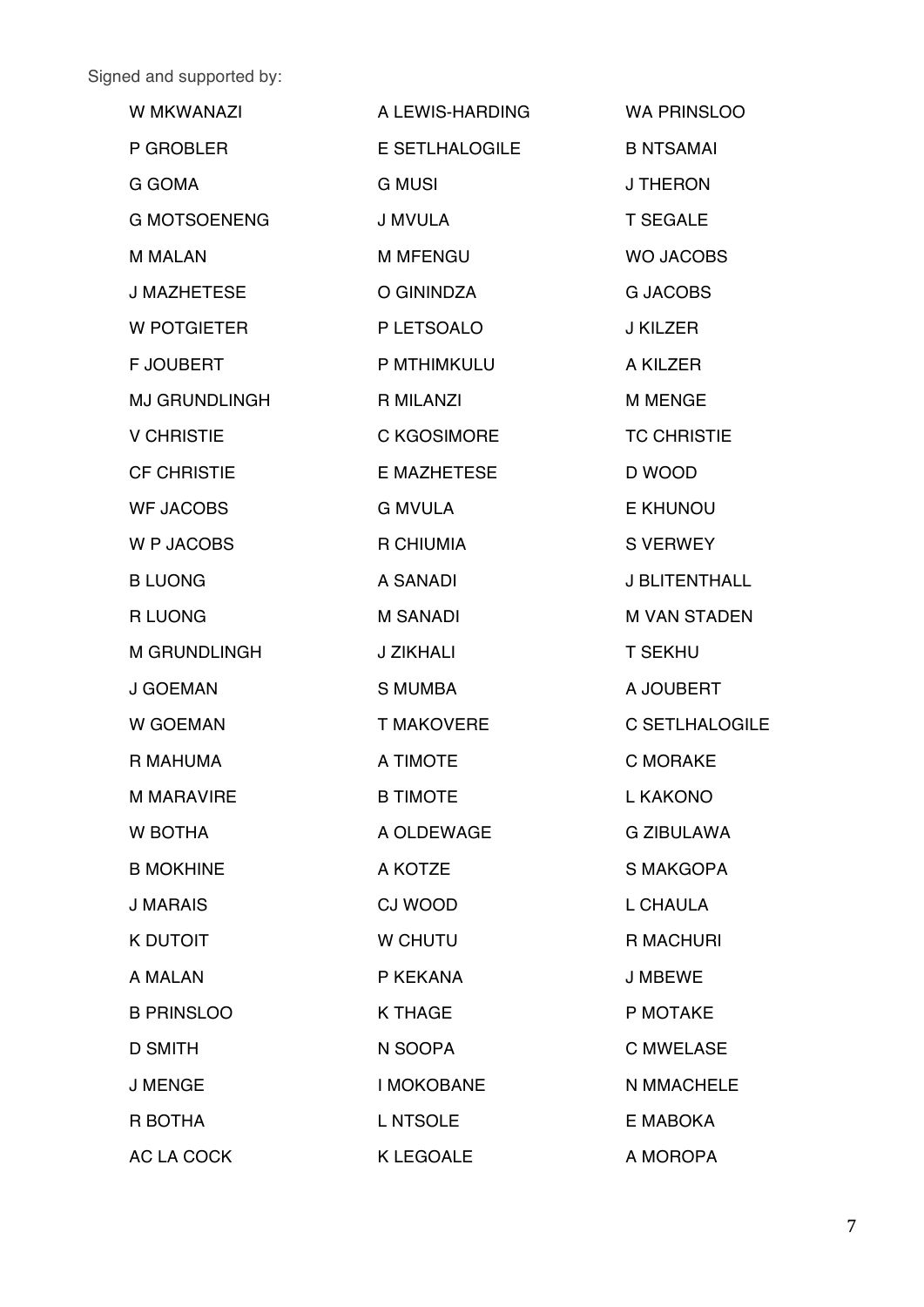| S WOODMAN           | <b>MAAP PATEL</b>        | A CLAASE                  |
|---------------------|--------------------------|---------------------------|
| <b>M PATEL</b>      | R MOKHETHI               | <b>J CRONJE</b>           |
| <b>SSK UKENA</b>    | <b>F PATEL</b>           | <b>M RASELABE</b>         |
| <b>BM DLAMINI</b>   | M LA COCK                | <b>B KAJEKO</b>           |
| L R ANTSHEKANG      | DJ NOMBEKANA             | <b>RE WILSON</b>          |
| <b>M NAKHUVERE</b>  | <b>TFTLOU</b>            | <b>AAK PATEL</b>          |
| <b>TC RAMBAU</b>    | <b>M NTILI</b>           | <b>KG MOAGI</b>           |
| M ANNANDALE         | AD LARENTY               | N MPITILIZA               |
| <b>RP JASTEN</b>    | <b>K CHIMALIRO</b>       | <b>EJCHIGONEKA</b>        |
| <b>FK LAZARO</b>    | <b>W KUMALINDI</b>       | L KASHIWELO               |
| <b>BB SIBADALI</b>  | E MAPHESA                | P MOYO                    |
| <b>V SULANI</b>     | <b>RE BANDA</b>          | ATT MOHLALOGA             |
| <b>ISM JINWALA</b>  | <b>C KUMAYALA</b>        | <b>RN KALUMO</b>          |
| <b>CR PATEL</b>     | <b>SM MAUYA</b>          | <b>FLBONGWE</b>           |
| <b>M NYASULU</b>    | <b>M KAMANGA</b>         | S MOTSHWAEDI              |
| R MULAUDZI          | <b>AA MACAVE</b>         | <b>D ARRIES</b>           |
| <b>MS BANDA</b>     | <b>V THOLE</b>           | <b>M JORDAN</b>           |
| <b>JH LE GRANGE</b> | P GWALA                  | <b>AM MACAIME</b>         |
| L ELAND             | E PHIRI                  | E MITAWA                  |
| <b>B ZIKHALI</b>    | <b>Example 20 A FALO</b> | <b>EXAMPLE THE RADEBE</b> |
| E MANYUNGWA         | <b>M MODUKANELE</b>      | <b>KA PEBANE</b>          |
| <b>TF MASHAILA</b>  | <b>TC TSHELANE</b>       | <b>T DITLE</b>            |
| <b>BB MNCUBE</b>    | <b>IN MNCUBE</b>         | <b>TC CHAUKE</b>          |
| <b>AT NDLOVU</b>    | <b>M SHONGWE</b>         | I SIBIYA                  |
| <b>NY HULANI</b>    | <b>BL BALOYI</b>         | L PHIRI                   |
| <b>BG NKONYANE</b>  | DH KAMWAZA               | <b>TJ THABETHE</b>        |
| E KELOBETSO         | M NYIKADZINO             | <b>S SEMPULL</b>          |
| <b>PD MOPHUTING</b> | M YOSOPHAT               | L NDONDO                  |
| <b>S NKUNA</b>      | <b>D NGWENYA</b>         | E ZAGWA                   |
| A CHINGUWO          | JT MOLETE                | H HAPANDIWA               |
| <b>NM MABADI</b>    | A NKWALI                 | J NDIMANDE                |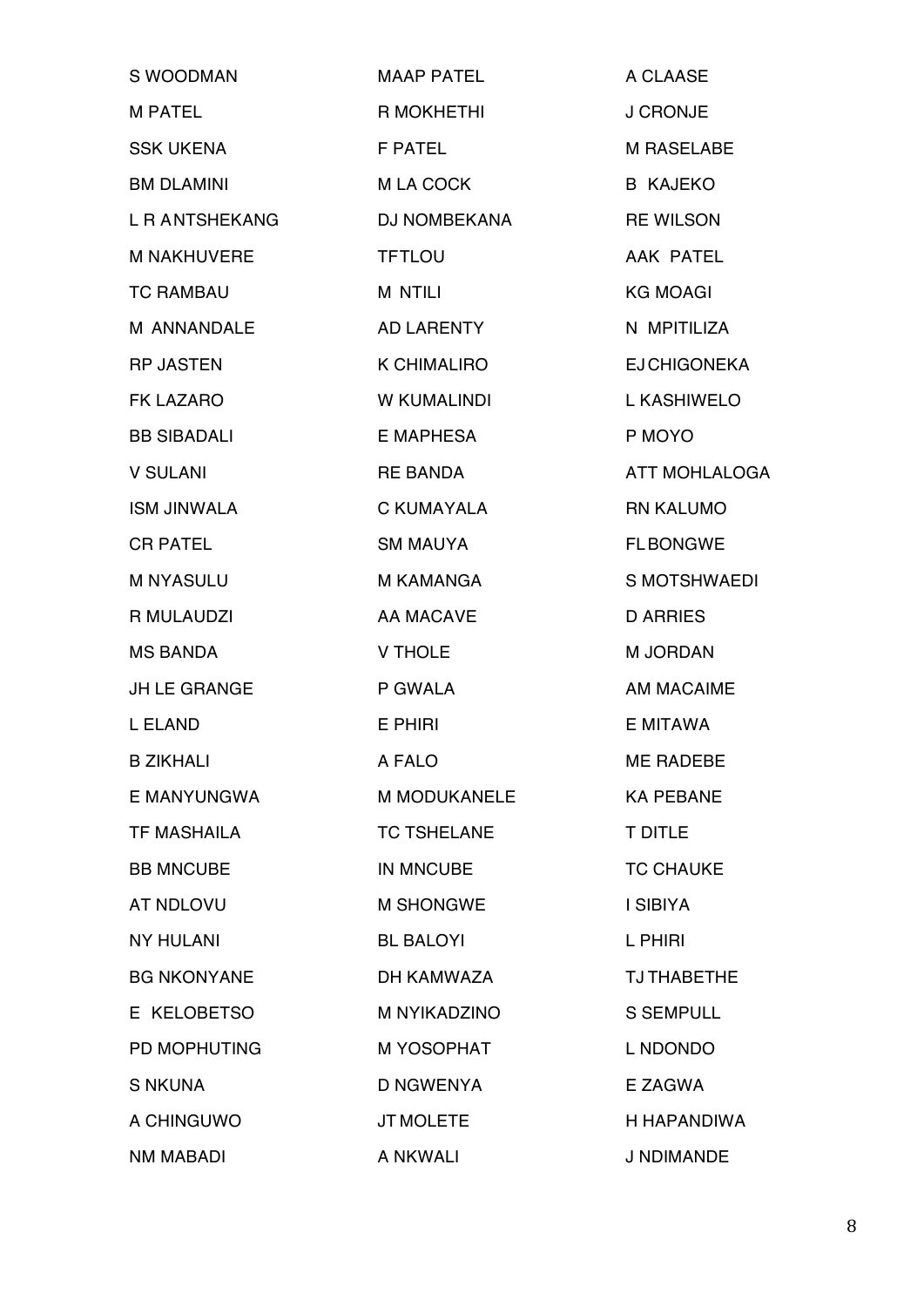| <b>T PHIRI</b>       | <b>MS NKONYANE</b>          | <b>Z MPHATHELENI</b> |
|----------------------|-----------------------------|----------------------|
| SK PIETERSEN         | T MUSETHA                   | PP METHI             |
| <b>C MOATSHE</b>     | <b>RD RAMUHALA</b>          | <b>NS MOTSWENENG</b> |
| <b>ME MOLAPO</b>     | <b>PV MKHARI</b>            | D NEFOLOVHODWE       |
| <b>SN MAHLANGU</b>   | TU HABEDI                   | <b>RG SHAVHANI</b>   |
| LB RADEBE            | L RAVHELE                   | <b>ML MEEKANGOE</b>  |
| P MUDAU              | AN TEMBO                    | <b>FYASIN</b>        |
| HN MBEWE             | <b>TKNKADIMENG</b>          | A BWANALI            |
| P HASHA              | SN DUBE                     | C KAUNDA             |
| E SEKHWAMA           | <b>Z DLAMINI</b>            | <b>PT SIGUDHLA</b>   |
| L ZIYADUMAH          | <b>NA NGWANE</b>            | <b>T SITHOLE</b>     |
| P MAKUSWANE          | <b>CA GROOMBRIDGE</b>       | <b>B THENJWA</b>     |
| <b>C MATHE</b>       | T KHOZA                     | P TAULO              |
| <b>BD ROY</b>        | <b>HV ZWANE</b>             | A METSHULA           |
| <b>MP NDEBELE</b>    | T MANYINGIZA                | A MAGOMBO            |
| <b>D LEKOANE</b>     | C GOBA                      | K KANYANGARARA       |
| <b>SLUNGA</b>        | L JOKIWE                    | P MASUKU             |
| <b>DD THOBAKGALE</b> | S NGCOBO                    | <b>TAHASHA</b>       |
| <b>L VAN STADEN</b>  | <b>Z ZUNGU</b>              | <b>K KHANYE</b>      |
| <b>BR LEEPO</b>      | <b>Example 12 M S NKOSI</b> | <b>UT NDABA</b>      |
| <b>MC MABOWA</b>     | <b>AA NHONE</b>             | <b>TC TISO</b>       |
| <b>G SIBIYA</b>      | DZ MSAPOTA                  | <b>NF DLAMINI</b>    |
| <b>HR O'NEILL</b>    | <b>SP NGWANE</b>            | <b>JE VUKEYA</b>     |
| TB TSHABANGU         | A MAVUKA                    | <b>BL LEBITSO</b>    |
| M BOOYSEN            | <b>KJ HIRSCH</b>            | <b>SLARENTY</b>      |
| R PHALA              | <b>MM RAKUMAKO</b>          | P TSHUMA             |
| <b>JJE TRANTER</b>   | <b>S DLAMINI</b>            | L KOTZE              |
| <b>M MOLLER</b>      | J BOOYSEN                   | <b>V SIPHUMA</b>     |
| DZ BAADJIES          | <b>KP MWALE</b>             | <b>MP MUDAU</b>      |
| T MADZHIADZHIA       | L MANDALA                   | <b>EM MABASA</b>     |